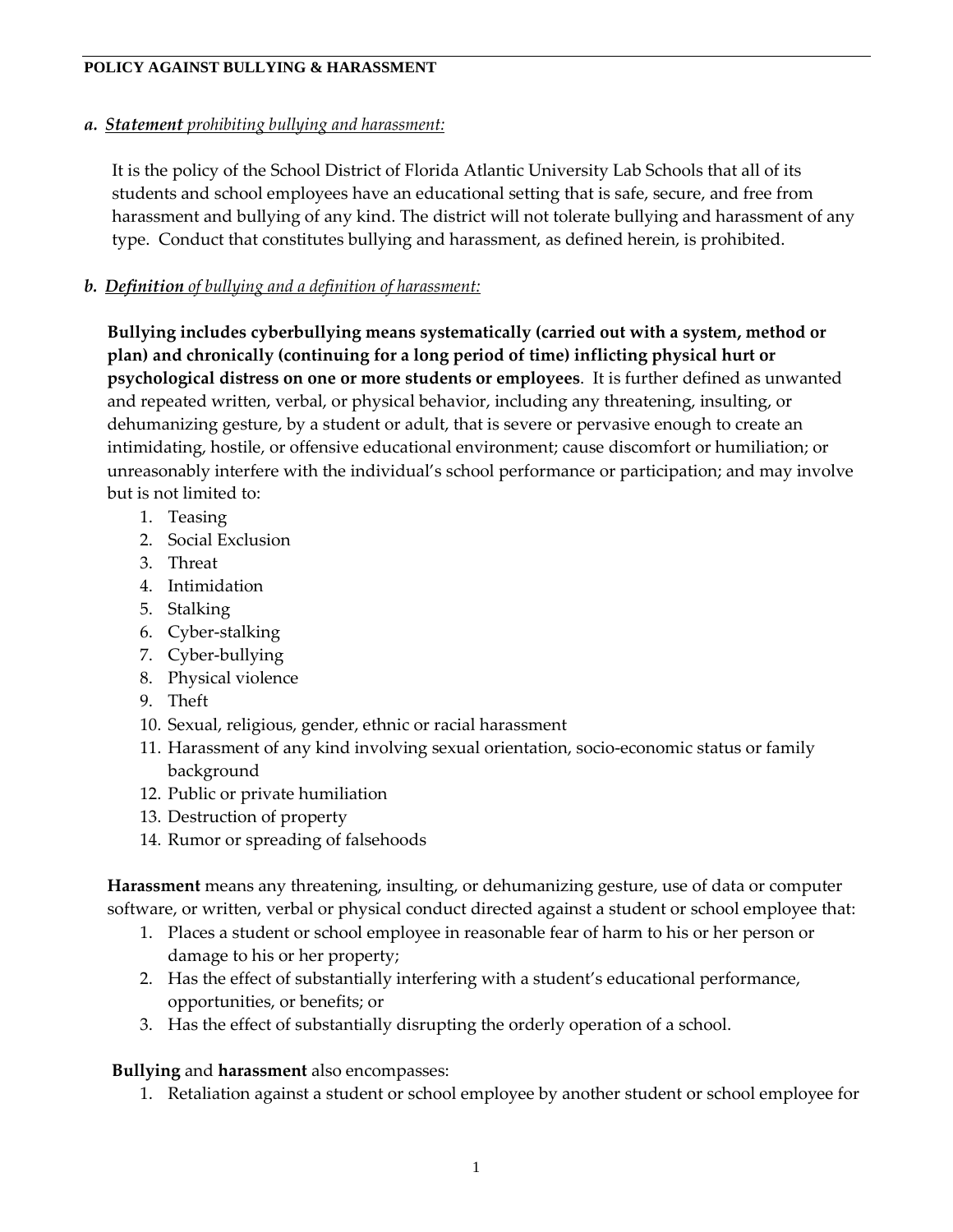asserting or alleging an act of bullying or harassment. Reporting an act of bullying or harassment that is not made in good faith is considered retaliation.

- 2. Perpetuation of conduct listed in the definition of bullying or harassment by an individual or group with intent to demean, dehumanize, embarrass, or cause emotional or physical harm to a student or school employee by:
	- a. Incitement or coercion
	- b. Accessing or knowingly and willingly causing or providing access to data or computer software through a computer, computer system, or computer network within the scope of the district school system
	- c. Acting in a manner that has an effect substantially similar to the effect of bullying or harassment

**Cyber-stalking** as defined in s. 784.048(1)(d), F.S., means to engage in a course of conduct to communicate, or to cause to be communicated, words, images, or language by or through the use of electronic mail or electronic communication, directed at a specific person, causing substantial emotional distress to that person and serving no legitimate purpose.

**Cyber-bullying** is defined as the willful and repeated harassment and intimidation of another person or persons through the use of digital technologies, including but not limited to email, blogs, social websites (Facebook, Instagram, Twitter, etc.), chat rooms, instant messaging, text messaging, digital pictures or images, cellular telephone communications and defamatory websites, regardless of whether such acts are committed on or off school property and with or without school resources. For off-campus conduct, the school will be responsive in cases where the off-campus conduct causes, or threatens to cause, a substantial disruption at school or interference with the rights of students to be safe and secure.

*c. Description of the type of behavior expected from each student and school employee of a public K-12 educational institution:*

The School District of Florida Atlantic University Lab Schools expects students to conduct themselves as appropriate for their levels of development, maturity and demonstrated capabilities, with a proper regard for the rights and welfare of other students and school staff, the educational purpose underlying all school activities, and the care of school facilities and equipment.

The school district upholds that bullying or harassment of any student or school employee is prohibited:

- 1. During any education program or activity conducted by a public K-12 educational institution;
- 2. During any school-related or school-sponsored program or activity;
- 3. On a school bus of a public K-12 educational institution; or
- 4. Through the use of data or computer software that is accessed through a computer, computer system, or computer network of a public K-12 education institution.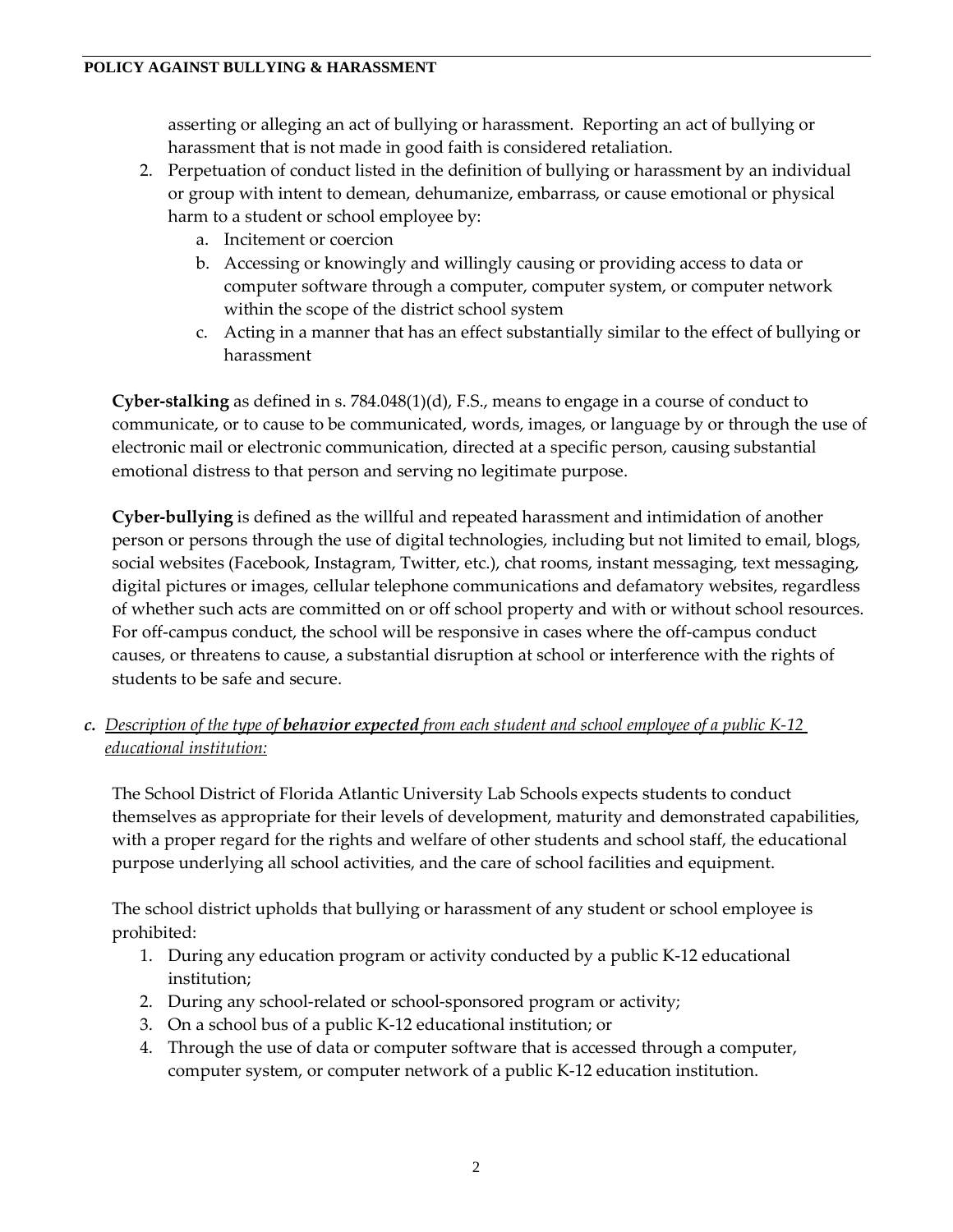The school district believes that standards for student behavior must be set cooperatively through interaction among the students, parents/legal guardians, staff, and community members producing an atmosphere that encourages students to grow in self-discipline. The development of this atmosphere requires respect for self and others, as well as for district and community property on the part of students, staff, and community members. Since students learn by example, school administrators, faculty, staff and volunteers will demonstrate appropriate behavior, treat others with civility and respect, and refuse to tolerate bullying or harassment.

All administrators, faculty and staff, in collaboration with parents, students and community members, will incorporate systemic methods for student and staff recognition through positive reinforcement for good conduct, conforming to reasonable standards of socially acceptable behavior, respecting the person, property and rights of others, obeying constituted authority, responding to those who hold that authority, self-discipline, good citizenship and academic success, as seen in the required school plan to address positive school culture and behavior.

Students are encouraged to support other students who walk away from acts of bullying and harassment when they see them, constructively attempt to stop them, and report such acts to the principal or his/her designee.

Students are required to conform to reasonable standards of socially acceptable behavior: respect the person, property and rights of others; obey constituted authority; and respond to the educational, support and administrative staff.

*d. Consequences for a student or employee of a public K-12 educational institution who commits an act of bullying or harassment:*

Concluding whether a particular action or incident constitutes a violation of this policy requires a determination based on all of the facts and surrounding circumstances. The physical location or time of access of a computer-related incident cannot be raised as a defense in any disciplinary action.

- 1. Consequences and appropriate remedial action for students who commit acts of bullying or harassment may range from positive behavioral interventions up to and including suspension or expulsion, as outlined in the Code of Student Conduct.
- 2. School employees found to have committed an act of bullying or harassment may be disciplined in accordance with district policies, procedures and agreements. Additionally, egregious acts of harassment by certified educators may result in a sanction against an educator's state-issued certificate. (See State Board of Education Rule 6B-1.006, FAC., *The Principles of Professional Conduct of the Education Profession in Florida*.)
- 3. Consequences and appropriate remedial action for a visitor or volunteer found to have committed an act of bullying or harassment shall be determined by the school administrator after consideration of the nature and circumstances of the act, including reports to appropriate law enforcement officials.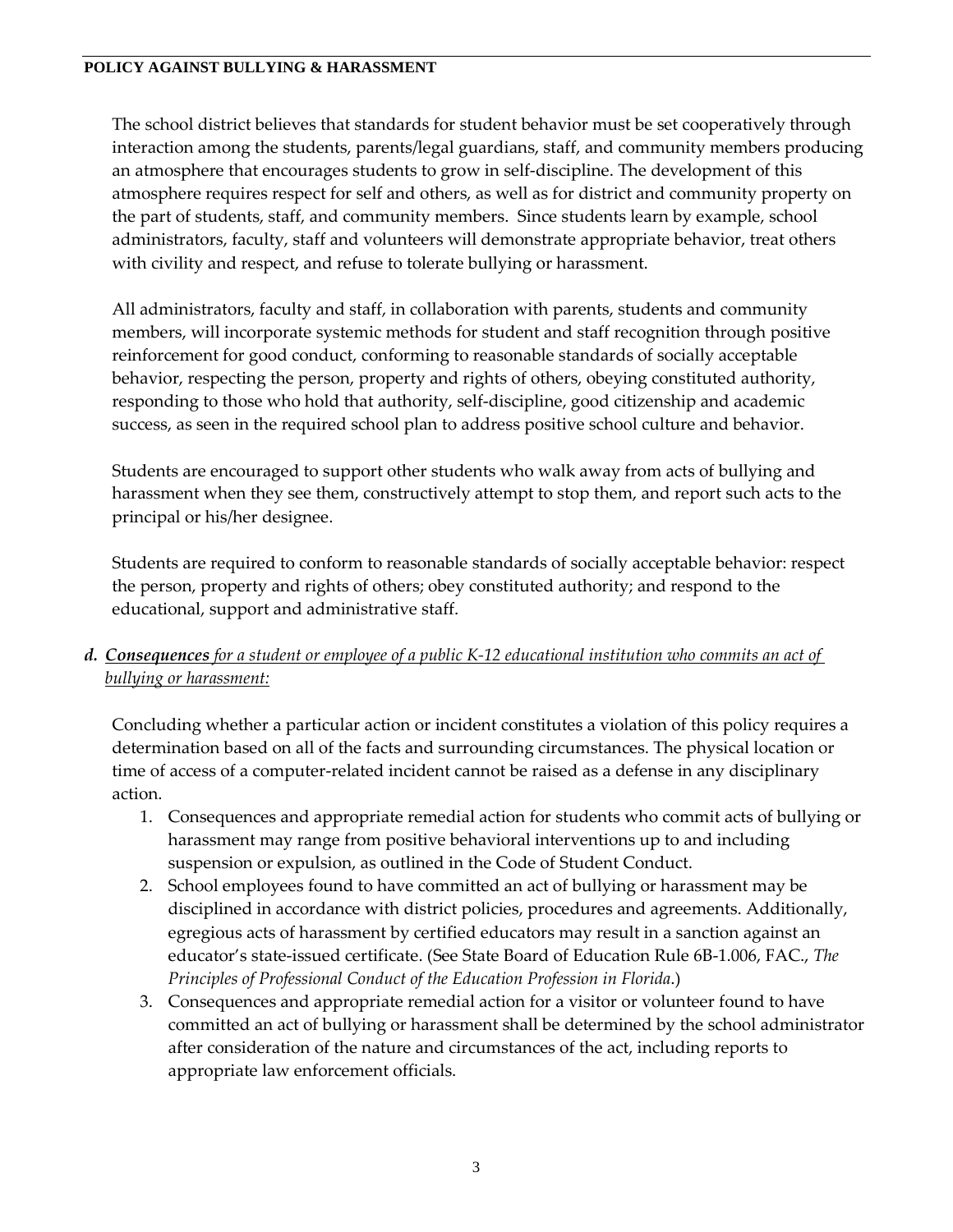# *e. Consequences for a student or employee of a public K-12 educational institution who is found to have wrongfully and intentionally accused another of an act of bullying or harassment:*

- 1. Consequences and appropriate remedial action for a student found to have wrongfully and intentionally accused another as a means of bullying or harassment range from positive behavioral interventions up to and including suspension or expulsion, as outlined in the Code of Student Conduct.
- 2. Consequences and appropriate remedial action for a school employee found to have wrongfully and intentionally accused another as a means of bullying or harassment may be disciplined in accordance with district policies, procedures and agreements.
- 3. Consequences and appropriate remedial action for a visitor or volunteer found to have wrongfully and intentionally accused another as a means of bullying or harassment shall be determined by the school administrator after consideration of the nature and circumstances of the act, including reports to appropriate law enforcement officials.

# *f. A procedure for reporting an act of bullying or harassment, including provisions that permit a person to anonymously report such an act.*

The principal or the principal's designee is responsible for receiving complaints alleging violations of this policy. All school employees are required to report alleged violations of this policy to the principal or the principal's designee. All other members of the school community, including students, parents/legal guardians, volunteers and visitors are encouraged to report any act that may be a violation of this policy, anonymously or in-person, to the principal or principal's designee.

- 1. The principal shall establish and prominently publicize to students, staff, volunteers and parents/legal guardians how a report of bullying or harassment may be filed, either inperson or anonymously, and how this report will be acted upon.
- 2. The victim of bullying or harassment, anyone who witnessed the bullying or harassment, and anyone who has credible information that an act of bullying or harassment has taken place, may file a report of bullying or harassment.
- 3. A school employee, school volunteer, student, parent/legal guardian or other persons who promptly report in good faith an act of bullying or harassment to the appropriate school official, and who makes this report in compliance with the procedures set forth in the district policy, is immune from a cause of action for damages arising out of the reporting itself or any failure to remedy the reported incident. Submission of a good- faith complaint or report of bullying or harassment will not affect the complainant or reporter's future employment, grades, learning or working environment, or work assignments.
- 4. Any written or oral reporting of an act of bullying or harassment shall be considered an official means of reporting such act(s). Reports may be made anonymously but formal disciplinary action may not be based solely on the basis of an anonymous report.

# *g. A procedure for the prompt investigation of a report of bullying or harassment and the persons responsible*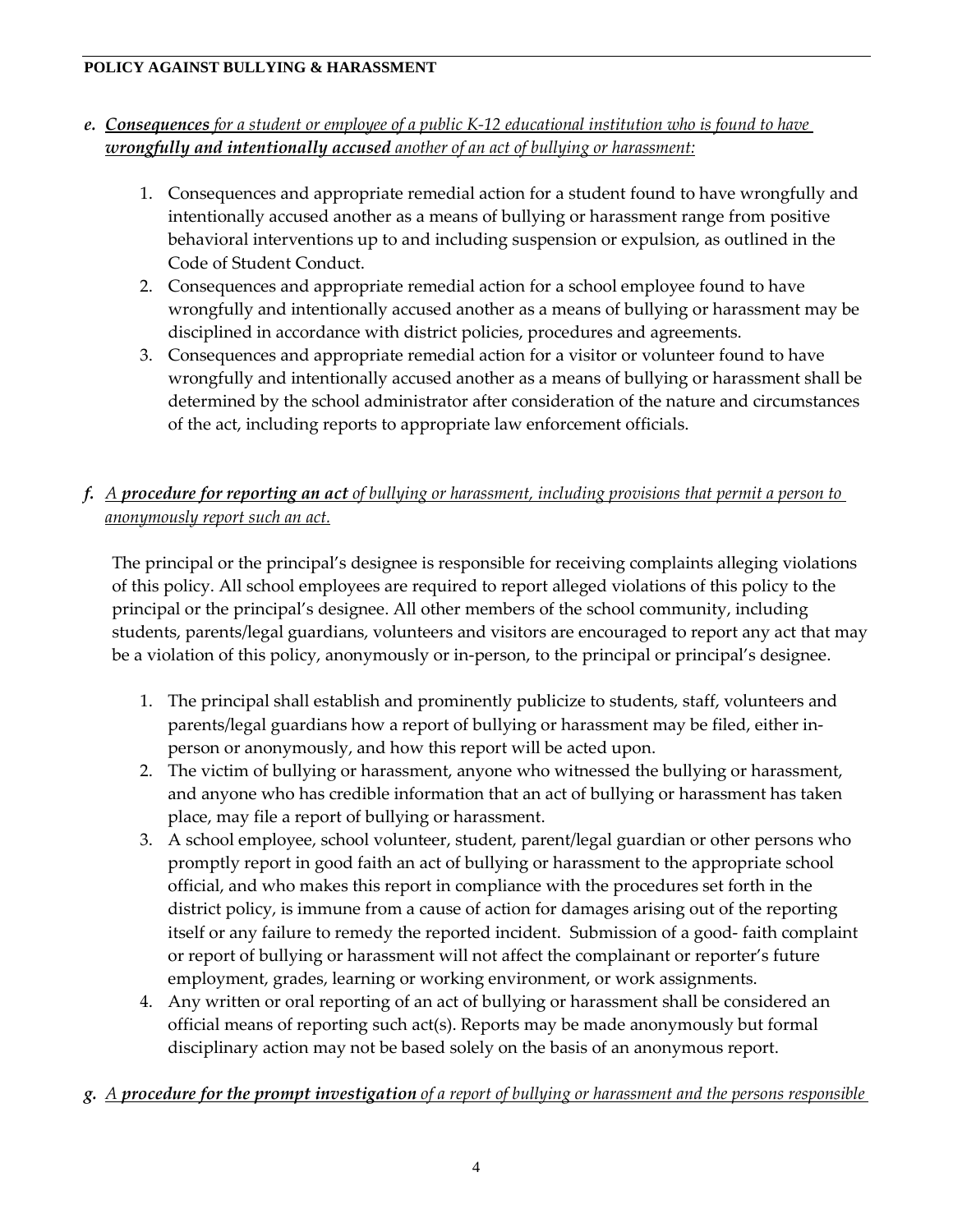*for the investigation. The investigation of a reported act of bullying or harassment is deemed to be a schoolrelated activity and begins with a report of such an act:*

The Procedures for Investigating Bullying and/or Harassment include:

- 1. The principal or designee selects a designee(s), employed by the school, trained in investigative procedures to initiate the investigation. The designee(s) may not be the accused perpetrator (harasser or bully) or victim.
- 2. Documented interviews of the victim, alleged perpetrator and witnesses are conducted privately, separately and are confidential. Each individual (victim, alleged perpetrator, and witnesses) will be interviewed separately and at no time will the alleged perpetrator and victim be interviewed together.
- 3. The investigator shall collect and evaluate the facts including, but not limited to:
	- a. Description of incident(s) including nature of the behavior, context in which the alleged incident(s) occurred, etc.
	- b. How often the conduct occurred.
	- c. Whether there were past incidents or past continuing patterns of behavior.
	- d. The relationship between the parties involved.
	- e. The characteristics of parties involved (i.e., grade, age, etc.).
	- f. The identity and number of individuals who participated in bullying or harassing behavior.
	- g. Where the alleged incident(s) occurred.
	- h. Whether the conduct adversely affected the student's education or educational environment.
	- i. Whether the alleged victim felt or perceived an imbalance of power as a result of the reported incident.
	- j. The date, time and method in which the parents/legal guardians of all parties involved were contacted.
- 4. Whether a particular action or incident constitutes a violation of this policy requires a determination based on all the facts and surrounding circumstances and includes:
	- a. Recommended remedial steps necessary to stop the bullying and/or harassing behavior; and
	- b. A written final report to the principal.
- 5. The maximum of ten (10) school days shall be the limit for the initial filing of incidents and completion of the investigative procedural steps. The highest level of confidentiality possible will be upheld regarding the submission of a complaint or a report of bullying and/or harassment, and the investigative procedures that follow.

# *h.* A process to investigate whether a reported act of bullying or harassment is within the **scope of the district** *school system and, if not, a process for referral of such an act to the appropriate jurisdiction:*

A principal or designee will assign a designee(s) that is trained in investigative procedures to initiate an investigation of whether an act of bullying or harassment is within the scope of the school district.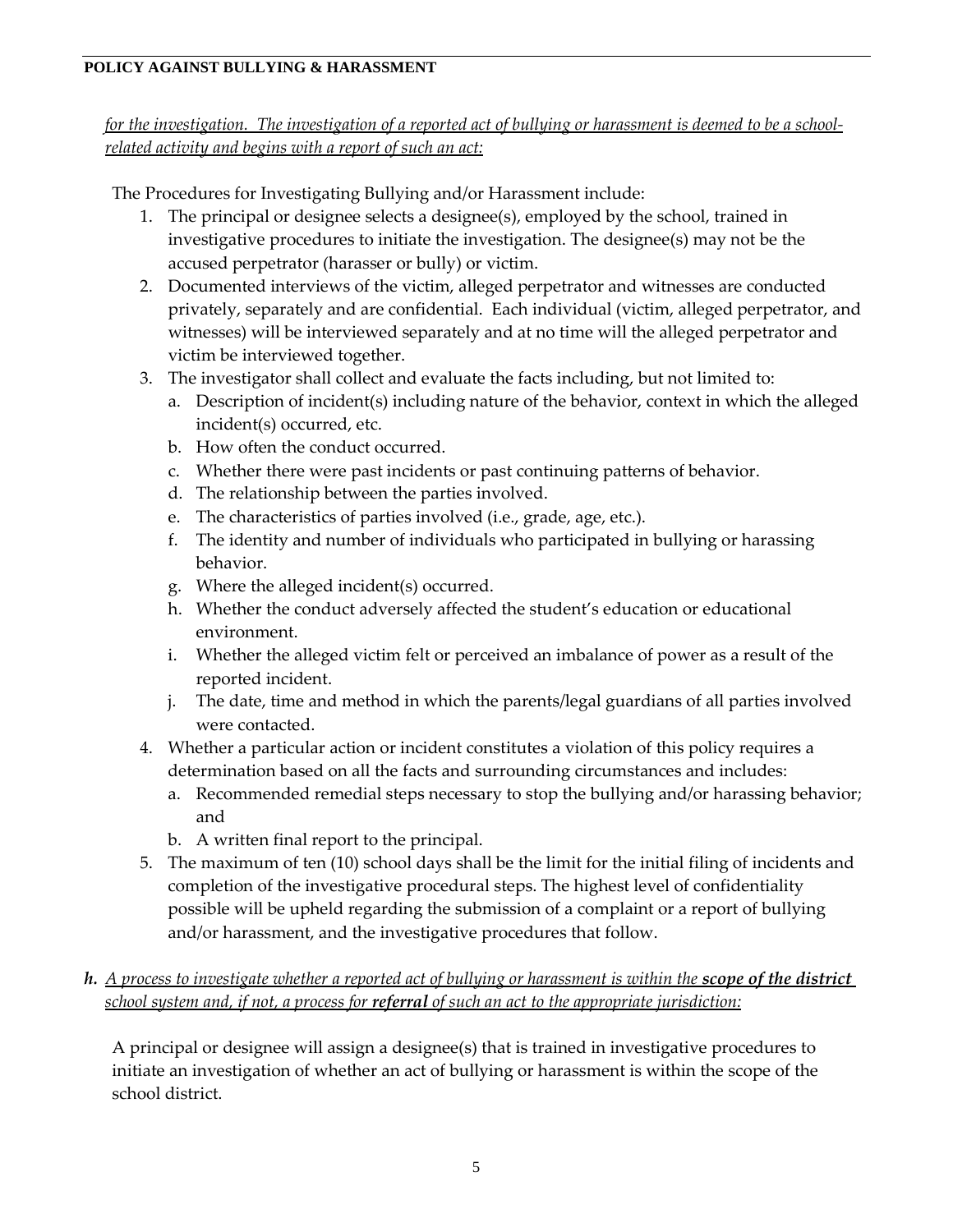The trained designee(s) will provide a report on results of an investigation with recommendations for the principal to make a determination if an act of bullying or harassment falls within the scope of the district.

- 1. If it is within scope of district, move to Procedures for Investigating Bullying and/or Harassment.
- 2. If it is outside scope of district and determined a criminal act, refer to appropriate law enforcement.
- 3. If it is outside scope of district and determined not a criminal act, inform parents/legal guardians of all students involved.
- *i. A procedure for providing immediate notification to the parents/legal guardians of a victim of bullying or harassment and the parents/legal guardians of the perpetrator of an act of bullying or harassment as well as, notification to all local agencies where criminal charges may be pursued against the perpetrator:*

The principal or designee shall promptly **report via telephone, personal conference and/or in writing, the occurrence of any incident of bullying or harassment, as defined by this policy, to the parent or legal guardian of all students involved** on the same day or shortly thereafter, an investigation of the incident(s) has been initiated. Notification must be consistent with the student privacy rights under the applicable provisions of the Family Educational Rights and Privacy Act of 1974 (FERPA).

If the bullying incident results in the perpetrator being charged with a crime, the principal, or designee, shall, by telephone or in writing by first class mail, inform parents/legal guardian of the victim(s) involved in the bullying incident about the Unsafe School Choice Option (ESEA, Title IX, Part E, Subpart 2, Section 9532) that states "...a student who becomes a victim of a violent criminal offense, as determined by State law, while in or on the grounds of a public elementary school or secondary school that the student attends, be allowed to attend a safe public elementary school or secondary school within the local educational agency, including a public charter school."

Once the investigation has been completed and it has been determined that criminal charges may be pursued against the perpetrator, all appropriate local law enforcement agencies will be notified by telephone and/or in writing.

### *j. A procedure to refer victims and perpetrators of bullying or harassment for counseling:*

The school referral procedure will establishes a protocol for intervening when bullying or harassment is suspected or when a bullying incident is reported. The procedure includes:

1. A process by which the teacher or parent/legal guardian may request informal consultation with school staff (specialty staff, e.g., school counselor, school psychologist, etc.) to determine the severity of concern and appropriate steps to address the concern (the involved students' parents or legal guardian may be included).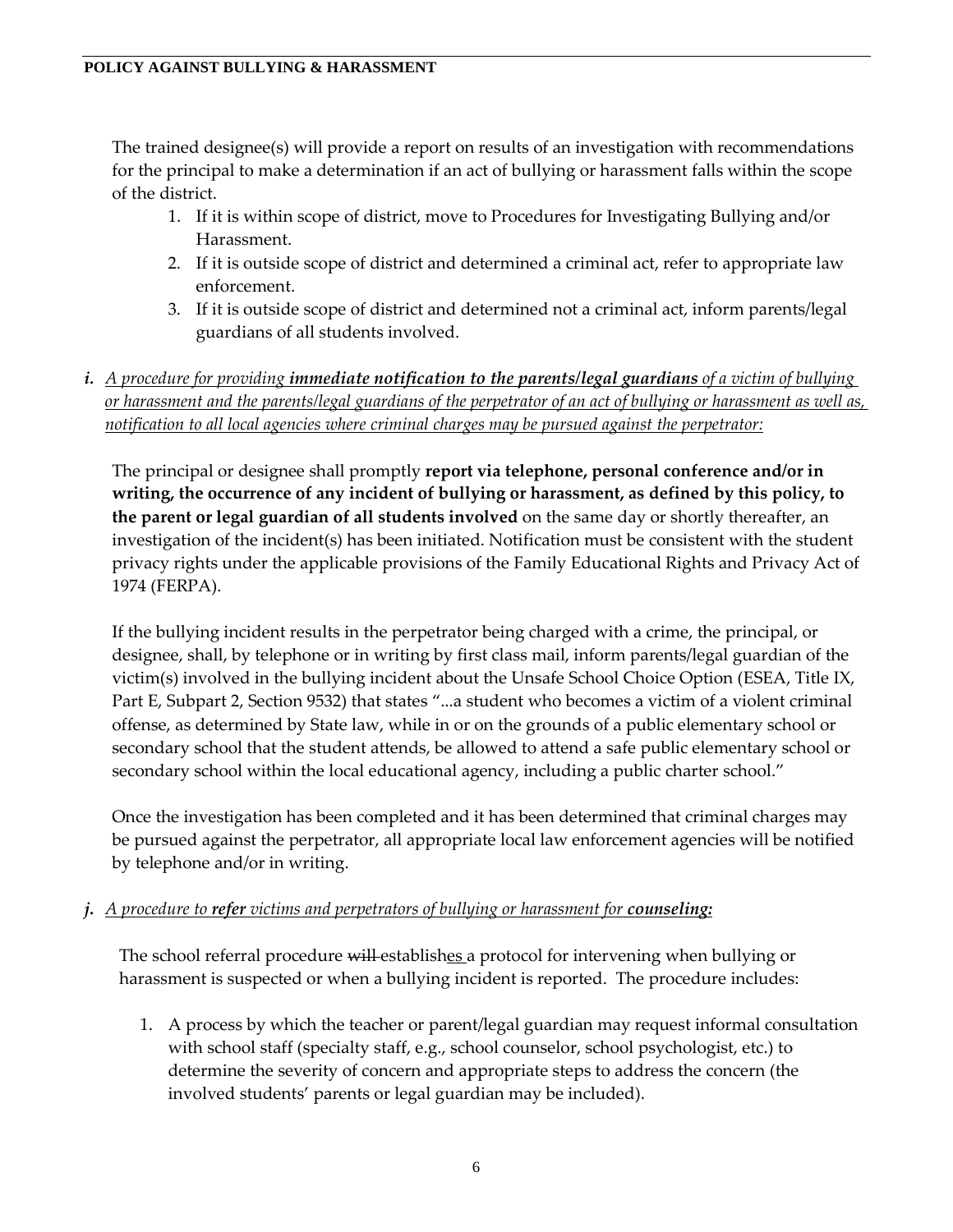- 2. A referral process to provide professional assistance or services that includes:
	- a. A process by which school personnel or parent/legal guardian may refer a student to the school intervention team (or equivalent school-based team with a problem-solving focus) for consideration of appropriate services. (Parent or legal guardian involvement is required at this point.)
	- b. If a formal discipline report or formal complaint is made, the principal or designee must refer the student(s) to the school intervention team for determination of counseling support and interventions. (Parent or legal guardian involvement is required at this point.)
- 3. A school-based component to address intervention and assistance as determined appropriate by the intervention team that includes:
	- a. Counseling and support to address the needs of the victims of bullying or harassment
	- b. Research-based counseling/interventions to address the behavior of the students who bully and harass others (e.g., empathy training, anger management).
	- c. Research-based counseling/interventions which includes assistance and support provided to parents/legal guardians, if deemed necessary or appropriate.
- *k. A procedure for including incidents of bullying or harassment in the school's report of data concerning school safety and discipline data required under s. 1006.09(6), F.S. The report must include each incident of bullying or harassment and the resulting consequences, including discipline and referrals. The report must include, in a separate section, each reported incident of bullying or harassment that does not meet the criteria of a prohibited act under this section with recommendations regarding such incidents:*

The school district utilizes Florida's School Environmental Safety Incident Reporting (SESIR) Statewide Report on School Safety and Discipline Data, which includes **bullying/harassment** as an incident code, as well as **bullying-related** as a related element code. The SESIR definition of bullying/harassment is unwanted and repeated written, verbal or physical behavior, including any threatening, insulting or dehumanizing gesture, by an adult or student, that is severe or pervasive enough to create an intimidating, hostile or offensive educational environment, cause discomfort or humiliation, or unreasonably interfere with the individual's school performance or participation.

If a bullying and/or harassment incident occurs, then it will be reported in SESIR with the **bullying/harassment** code. If the bullying/harassment results in any of the following SESIR incidents, the incident will be coded appropriately using the relevant incident code AND the related element code entitled **bullying-related** code. Those incidents are defined in State Board Rule 6A-1.0017 and are the following:

- Alcohol
- Aggravated Battery
- Arson
- Battery
- Breaking and Entering
- Bullying
- Burglary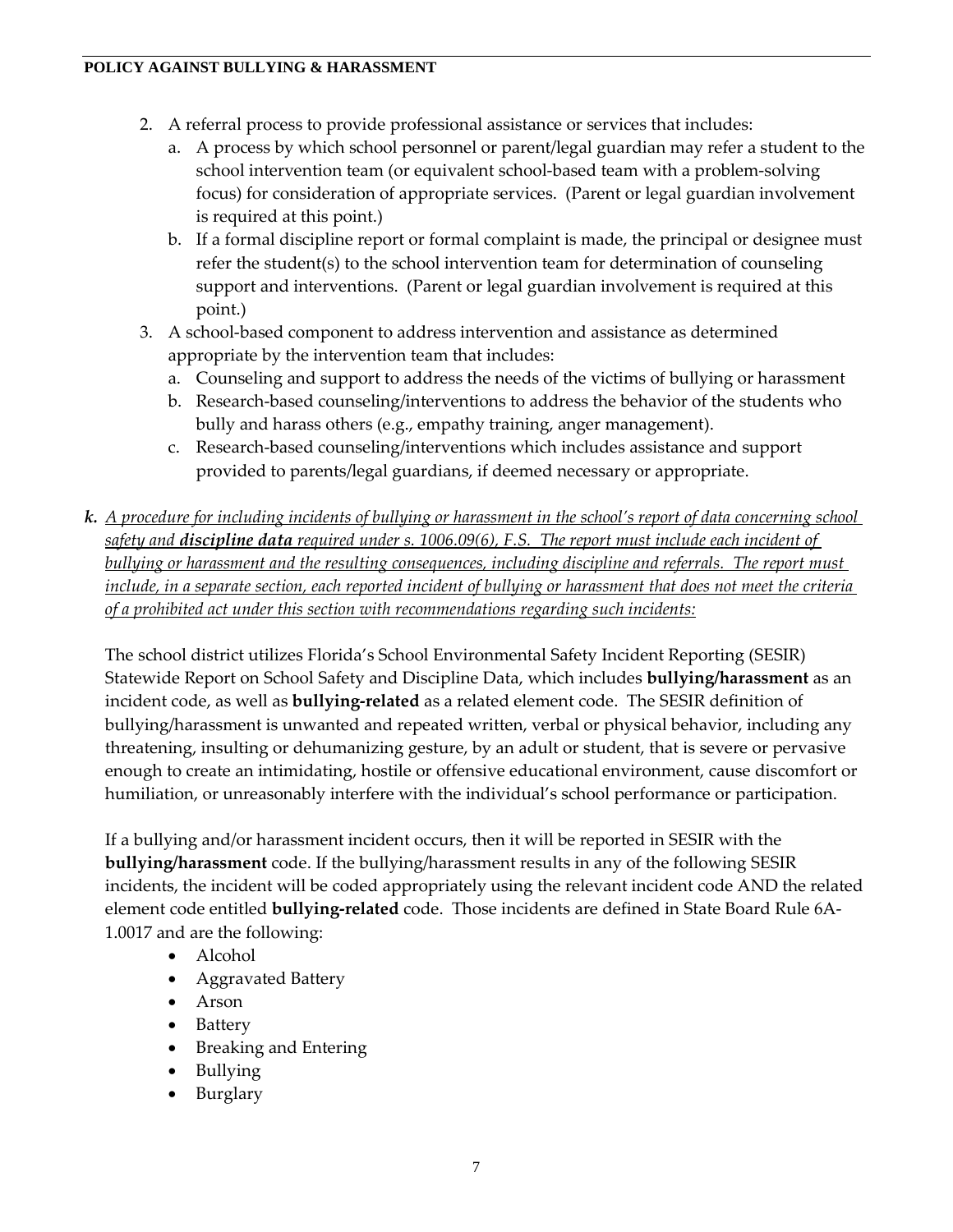- Disruption on Campus
- Drug Sale/Distribution of Alcohol
- Drug Use/Possession Excluding Alcohol
- Fighting
- Harassment
- Hazing
- Homicide
- Kidnapping
- Larceny/Theft
- Other Major Incidents (Other major incidents that do not fit within the other definitions)
- Robbery
- Sexual Assault
- Sexual Battery
- Sexual Harassment
- Sexual Offenses
- Threat/Intimidation
- Tobacco
- Trespassing
- Vandalism
- Weapons Possession

Discipline and referral data will be recorded in Student Discipline/Referral Action Report and Automated Student Information System.

The district will provide bullying incident, discipline and referral data to the Florida Department of Education in the format requested, through Survey 5 from Education Information and Accountability Services, and at designated dates provided by the Department.

# *l. A procedure for providing instruction to students, parents/legal guardians, teachers, school administrators, counseling staff and school volunteers on identifying, preventing and responding to bullying or harassment:*

The district ensures that schools sustain healthy, positive and safe learning environments for all students. It is important to change the social climate of the school and the social norms with regards to bullying. This requires the efforts of everyone in the school environment – teachers, administrators, counselors, school nurses, other non-teaching staff (such as bus drivers, custodians, cafeteria workers and/or school librarians), parents/legal guardians and students.

Students, parents/legal guardians, teachers, school administrators, counseling staff and school volunteers shall be given instruction, at a minimum, on an annual basis on the district's policy and regulations against bullying and harassment. The instruction shall include evidence-based methods of preventing bullying and harassment, as well as how to effectively identify and respond to bullying in schools.